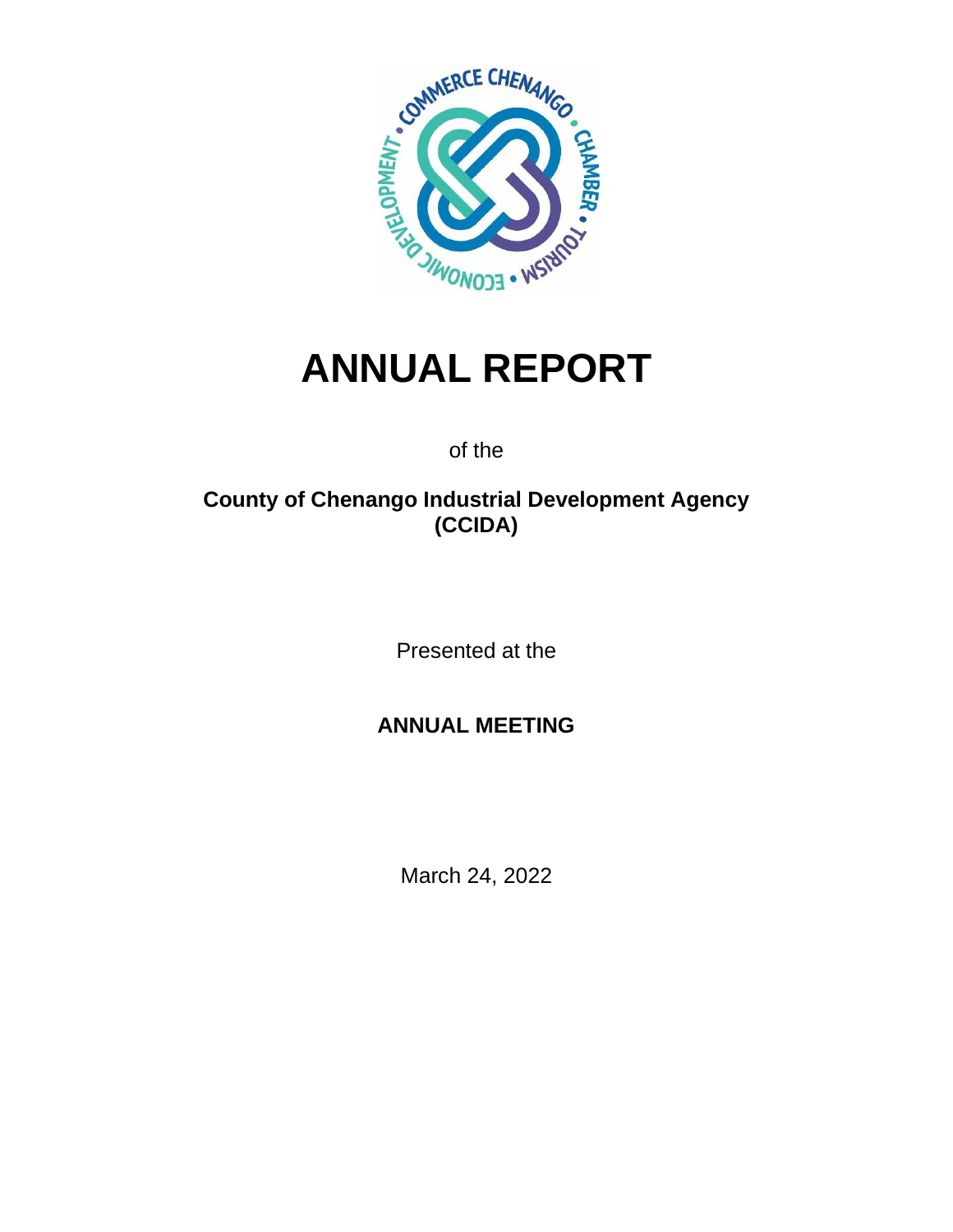#### **Benchmarking Performance Against Performance Goals:**

The following goals benchmarking the CCIDA's performance were reconfirmed by the Board of Directors during 2020.

- 1. Provide assistance to companies expanding in Chenango County
- 2. Provide assistance to companies locating in Chenango County
- 3. Provide assistance to companies to retain jobs in Chenango County
- 4. Support projects that will increase available employment opportunities in Chenango County
- 5. Facilitate an increase in the availability of a well-trained and skilled workforce in Chenango County
- 6. Support efforts to attain necessary infrastructure to sustain business activity throughout Chenango County

#### **Performance Measures aligned with Performance Goals**

#### **Payment-in-Lieu-of-Tax (PILOTs)**

*Goals: 1-4; 6*

During the 2021 fiscal year, the County of Chenango Industrial Development Agency approved one solar project and one wind project to be implemented throughout Chenango County. Assistance in the form of Payment-In-Lieu-of-Taxes was approved for the Norbut Solar project located in Coventry, NY and the High Bridge Wind project located in Guilford, NY.

The IDA continued to offer assistance through previously approved PILOTs including;

- Agro-Farma (Chobani) projects, approved in 2010 and 2011;
- New York Susquehanna & Western Railroad project; approved in 2013
- L.A. Najarian project, approved in 2016
- Norwich Pharmaceuticals, Inc. (Alvogen), approved in 2017;
- Cascun Farm, approved in 2017; and
- Norwich-Chenango Solar, approved in 2018
- Tiffany Solar, approved in 2020
- Puckett Solar, approved in 2020

The PILOT projects have created a total of 645 non-construction jobs in Chenango County.

#### **Manufacturing Day**

*Goals: 4,5*

In October 2021, the CCIDA participated in Manufacturing Day, a national day to help show the reality of modern manufacturing careers. Due to the COVID-19